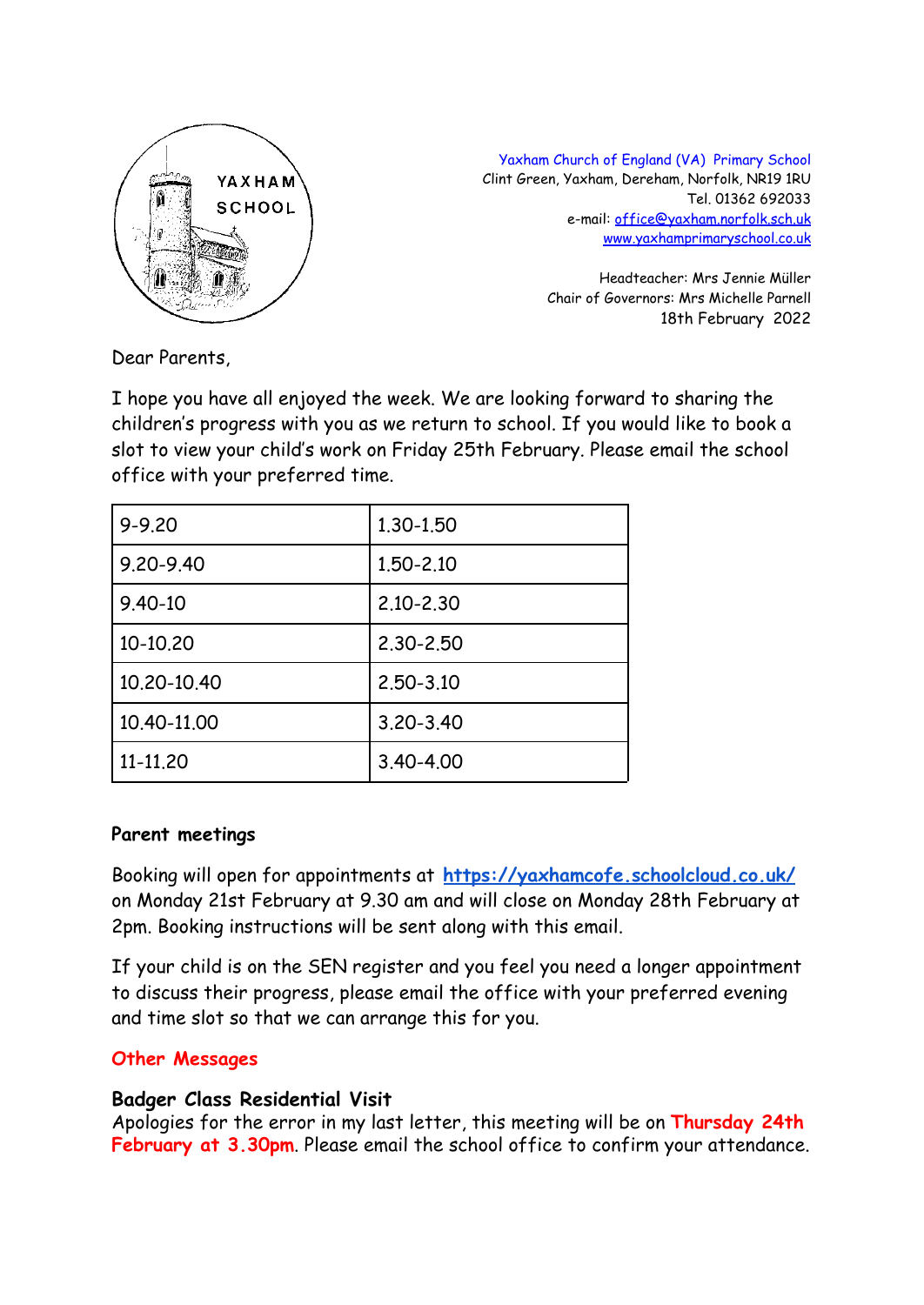If you are unable to attend but have any specific questions please let us know so that we can ensure we respond.

### **SENCO Surgery**

Wednesday 23rd February 2022 - 8.50-10-30am Please email <u>[office@yaxham.norfolk.sch.uk](mailto:office@yaxham.norfolk.sch.uk)</u> or telephone 01362 692033 to make an appointment.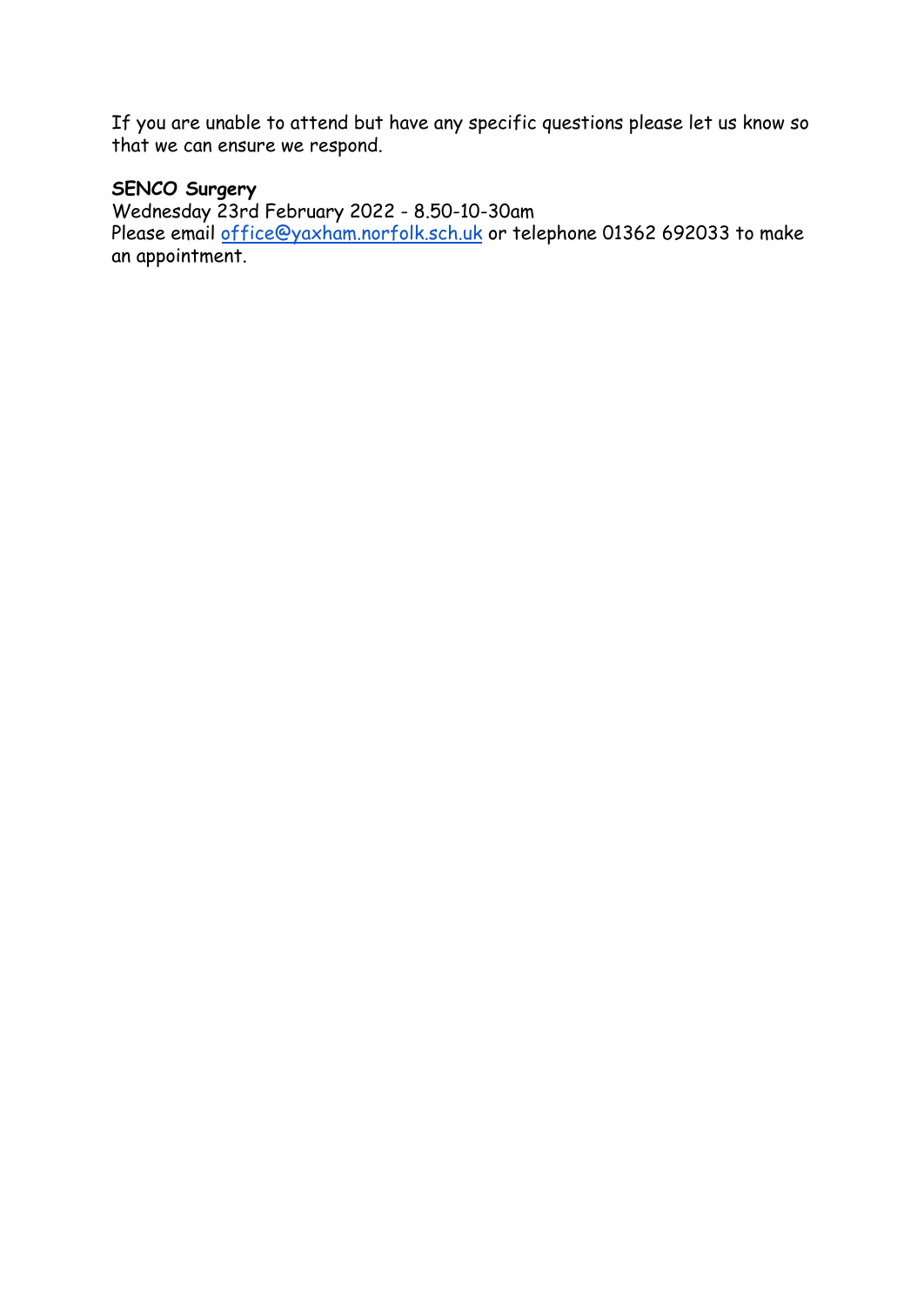Hopefully the storm will pass soon for you to all enjoy the weekend. We look forward to seeing everyone back in school on Monday. *Jennie Müller* Headteacher

#### **Dates for your Diary:**

Children return to school 21st February 2022

- Thinking Day Beavers,Rainbows, Brownies, Guides and Scouts in uniform 22nd February 2022
- SENCO Surgery 23rd February 2022 appointments 8.50-10.30
- Reception height, weight, hearing and vision screening 23rd February 2022
- Whitwell Hall Parent information Meeting 24th February 2022
- Parent Book Look 25th February 2022
- Parent Meetings Tuesday 1st March 3.30-5.30pm
- Parent Meetings Wednesday 2nd March 4.00-6.00pm
- World Book Day 4th March 2022
- Red Nose Day 18th March 2022
- Badger Class Residential Trip to Whitwell Hall 21st-23rd March
- End of Spring term 1st April 2022
- Children return to school 20th April 2022

## **WANTED!**



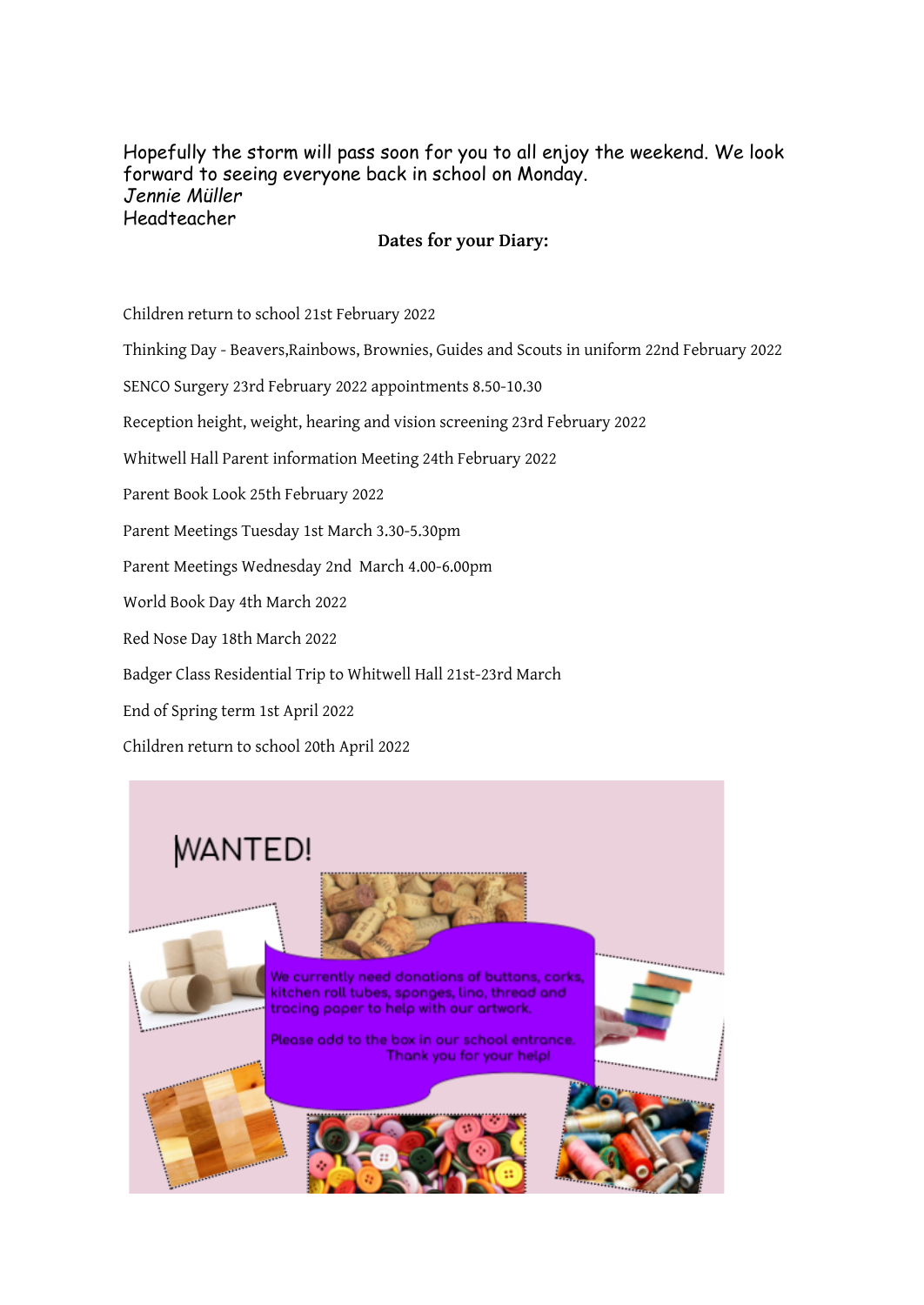



Free and fun Family Learning sessions

# **Family Learning Schools Programme**

| February/March 2022 |                                                            |                                                                                                                                                                                                                                                                                                                                                                                                                                        |                                                                     |  |
|---------------------|------------------------------------------------------------|----------------------------------------------------------------------------------------------------------------------------------------------------------------------------------------------------------------------------------------------------------------------------------------------------------------------------------------------------------------------------------------------------------------------------------------|---------------------------------------------------------------------|--|
|                     | <b>Helping with Writing</b><br>& Spelling KS2<br>1 session | This fantastic FREE 90-minute online session will<br>help you discover some fun English-based activities<br>from the comfort of your own home. With the<br>support of our dedicated tutor, you will also learn<br>how you children are taught in school and how you<br>can best support this learning at home.<br>This session is for any adult over the age of 16 who has<br>responsibility for the care of a child/ren aged 7 to 11. | Monday 28th February, 2022<br>$09:30 \text{ am} - 11:00 \text{ am}$ |  |
|                     | <b>Helping with Maths</b><br>KS1<br>1 session              | This fantastic FREE 90-minute online session will help you<br>discover some fun Maths-based activities from the comfort of<br>your own home. With the support of our dedicated tutor, you<br>will also learn how you children are taught in school and how<br>you can best support this learning at home.<br>This session is for any adult over the age of 16 who has<br>responsibility for the care of a child/ren aged 4 to 7.       | Wednesday 23rd March 2022<br>$09:30$ am $-11:00$ am                 |  |
|                     | <b>Helping with Maths</b><br>KS2<br>1 session              | This fantastic FREE 90-minute online session will help you<br>discover some fun Maths-based activities from the comfort of<br>your own home. With the support of our dedicated tutor, you<br>will also learn how you children are taught in school and how<br>you can best support this learning at home.<br>This session is for any adult over the age of 16 who has<br>responsibility for the care of a child/ren aged 7 to 11.      | Monday 21st March, 2022<br>$09:30$ am $-11:00$ am                   |  |

To sign up visit our website at:

www.norfolk.gov.uk/education-and-learning/adult-learning/courses/family-learning-courses

For further information please contact: simon.routhorn@norfolk.gov.uk